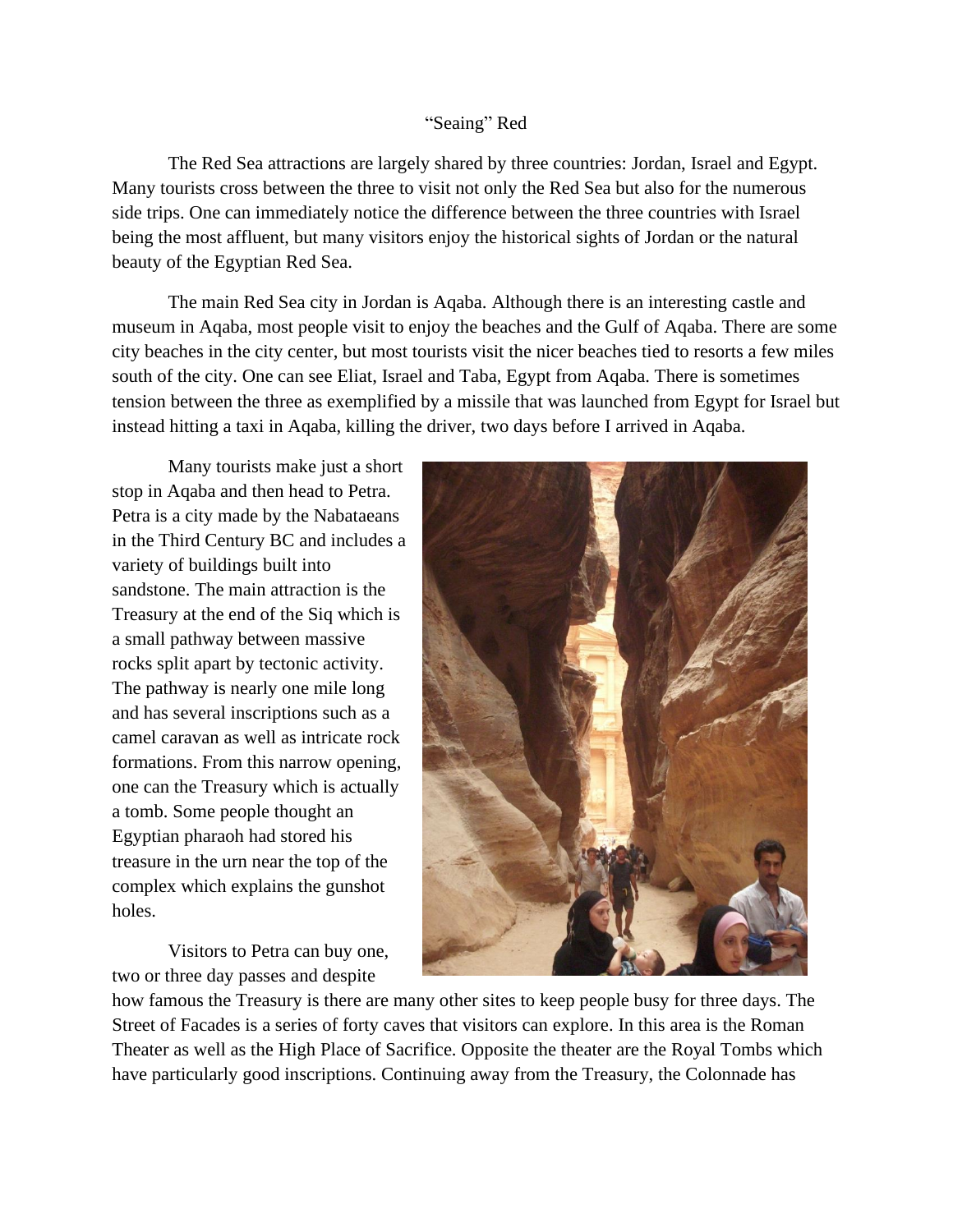several temples and a small museum. Continuing on is a fairly demanding trek to the Monastery which was originally built as a tomb but was used as a monastery in the Byzantine times.

While in Wadi Musa, which is the city where people stay while visiting Petra, one can make arrangements for Wadi Rum. This desert was made famous by *Lawrence of Arabia* which depicts the Brit TE Lawrence's attempt to help the Arab revolt versus the Ottomans in World War I. Lawrence's role was exaggerated as the Arabs revolted fairly independently and there is not much left related to Lawrence just a wall of the ruins of a house where Lawrence lived. What is of more interest is the actual desert. There are several rock formations such as the Seven Pillars of Wisdom and caves with inscriptions. But highlights include the sunrise and sunset and camping out under the stars. The camp meal was a real feast that included food cooked in a large barbecue.

The main city on the Israeli side is Eliat. One notices that it is more affluent here, there is more security and it is more hedonistic. After a three hour stay at the border as I was questioned about my time in Syria, Lebanon and Iraq, I made it across. Eliat is more of a resort town which explains why it is expensive but Israel in general is more expensive than its neighbors. Security is present wherever there is any real crowd so simply going into McDonald's will require guards going through personal belongings before entering. Also, on the beach the swimming suits are shorter and there is alcohol being consumed as well which differs from Israel's neighbors.

A rather long day trip from Eliat is Masada where the First Jewish Revolt occurred in 66



AD and thus is important to the Jewish people. Masada is a fortress that the Zealots fled to and was the place of final resistance to the Romans. The nearly 1,000 people there chose to kill themselves rather than fight. A black line shows the areas that are original (below the line) and those that are recreated (above the line). Visitors can hike to the complex, but since this is in the desert there is a cable car that at times is mandatory to take as opposed to walking due to the heat.

Taba in Sinai is the border town for Egypt and is the gateway to Dahab and Sharm el-Sheikh. Dahab is a nice little town where one can do some diving and look at the fishes of the Red Sea. There are numerous restaurants, tourist shops and beaches. The Sinai part of Egypt had some tension as Americans and Israelis were advised not to go. There were comments made and also just general annoying tourist pestering but nothing violent. The Bedouins who live here do